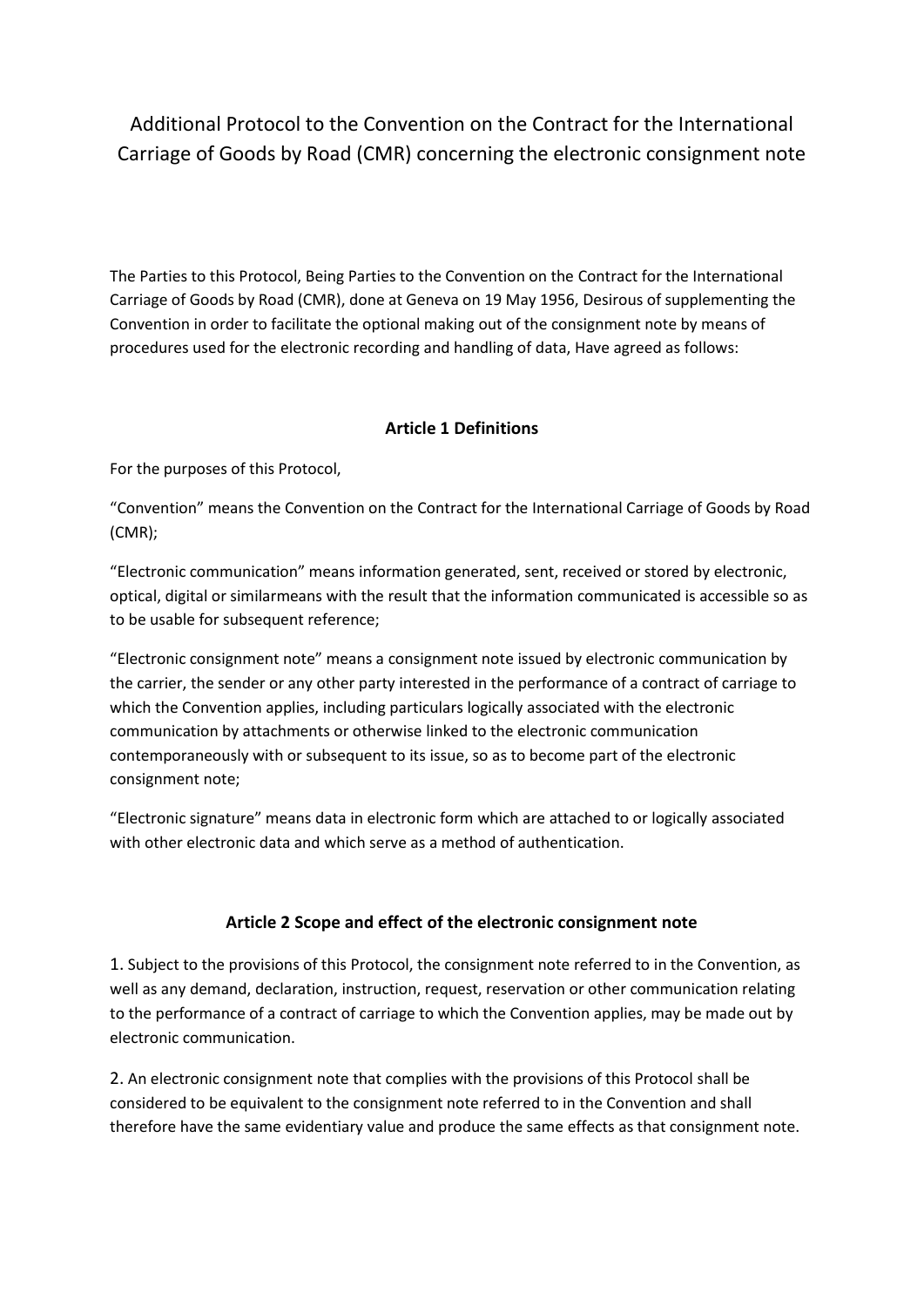### **Article 3 Authentication of the electronic consignment note**

1. The electronic consignment note shall be authenticated by the parties to the contract of carriage by means of a reliable electronic signature that ensures its link with the electronic consignment note. The reliability of an electronic signature method is presumed, unless otherwise proved, if the electronic signature:

(a) is uniquely linked to the signatory;

(b) is capable of identifying the signatory;

(c) is created using means that the signatory can maintain under his sole control;

and

(d) is linked to the data to which it relates in such a manner that any subsequent change of the data is detectable.

2. The electronic consignment note may also be authenticated by any other electronic authentication method permitted by the law of the country in which the electronic consignment note has been made out.

3. The particulars contained in the electronic consignment note shall be accessible to any party entitled thereto.

# **Article 4 Conditions for the establishment of the electronic consignment note**

1. The electronic consignment note shall contain the same particulars as the consignment note referred to in the Convention.

2. The procedure used to issue the electronic consignment note shall ensure the integrity of the particulars contained therein from the time when it was first generated in its final form. There is integrity when the particulars have remained complete and unaltered, apart from any addition or change which arises in the normal course of communication, storage and display.

3. The particulars contained in the electronic consignment note may be supplemented or amended in the cases authorized by the Convention.

The procedure used for supplementing or amending the electronic consignment note shall make it possible to detect as such any supplement or amendment to the electronic consignment note and shall preserve the particulars originally contained therein.

# **Article 5 Implementation of the electronic consignment note**

1. The parties interested in the performance of the contract of carriage shall agree on the procedures and their implementation in order to comply with the requirements of this Protocol and the Convention, in particular as regards: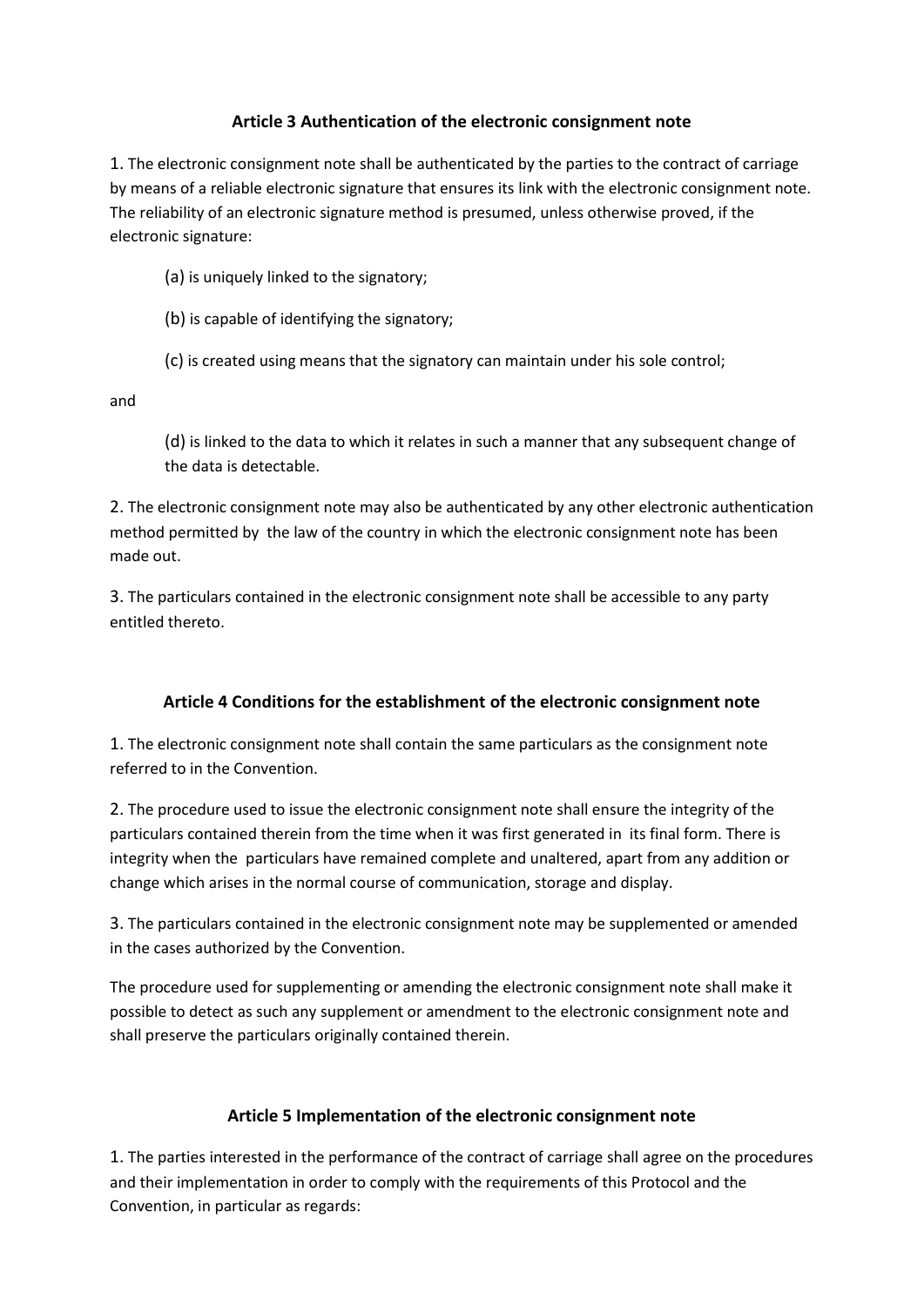(a) The method for the issuance and the delivery of the electronic consignment note to the entitled party;

(b) An assurance that the electronic consignment note retains its integrity;

(c) The manner in which the party entitled to the rights arising out of the electronic consignment note is able to demonstrate that entitlement;

(d) The way in which confirmation is given that delivery to the consignee has been effected;

(e) The procedures for supplementing or amending the electronic consignment note; and

(f) The procedures for the possible replacement of the electronic consignment note by a consignment note issued by different means.

2. The procedures in paragraph 1 must be referred to in the electronic consignment note and shall be readily ascertainable.

# **Article 6 Documents supplementing the electronic consignment note**

1. The carrier shall hand over to the sender, at the latter's request, a receipt for the goods and all information necessary for identifying the shipment and for access to the electronic consignment note to which this Protocol refers.

2. The documents referred to in Article 6, paragraph 2 (g) and Article 11 of the Convention may be furnished by the sender to the carrier in the form of an electronic communication if the documents exist in this form and if the parties have agreed to procedures enabling a link to be established between these documents and the electronic consignment note to which this Protocol refers in a manner that assures their integrity.

# **Final provisions**

# **Article 7 Signature, ratification, accession**

1. This Protocol shall be open for signature by States which are signatories to or Parties to the Convention and are either members of the Economic Commission for Europe or have been admitted to the Commission in a consultative capacity under paragraph 8 of the Commission's terms of reference.

2. This Protocol shall be open for signature at Geneva from 27 to 30 May 2008 inclusive and after this date, at United Nations Headquarters in New York until 30 June 2009 inclusive.

3. This Protocol shall be subject to ratification by signatory States and open foraccession by nonsignatory States, referred to in paragraph 1 of this article, which are Parties to the Convention.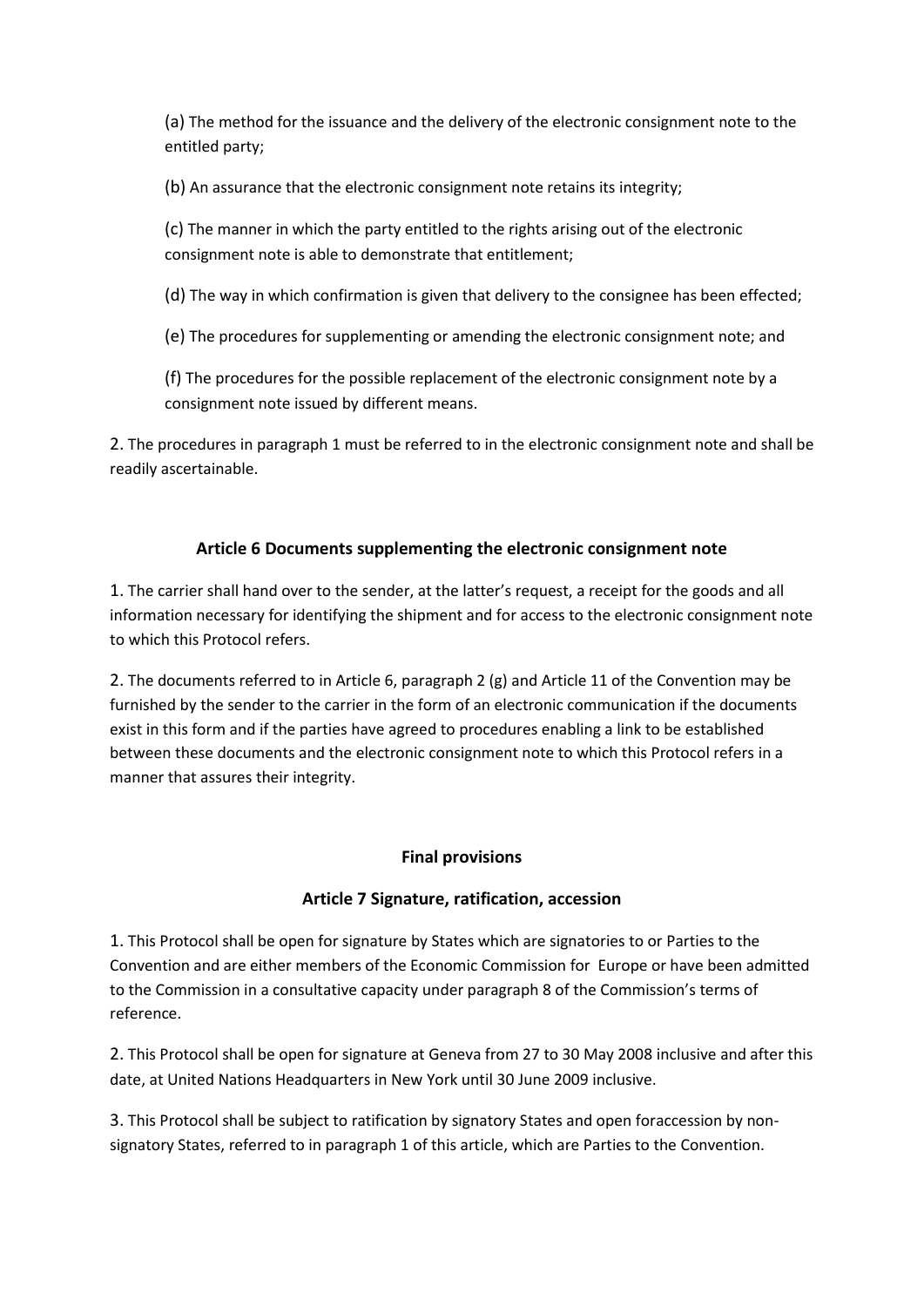4. Such States as may participate in certain activities of the Economic Commission for Europe in accordance with paragraph 11 of the Commission's terms of reference and which have acceded to the Convention may become Parties to this Protocol by acceding thereto after its entry into force.

5. Ratification or accession shall be effected by the deposit of an instrument with the Secretary-General of the United Nations.

6. Any instrument of ratification or accession, deposited after the entry into force of an amendment to this Protocol adopted in accordance with the provisions of Article 13 hereafter, shall be deemed to apply to the Protocol as modified by the amendment.

### **Article 8 Entry into force**

1. This Protocol shall enter into force on the ninetieth day after five of the States referred to in article 7, paragraph 3, of this Protocol, have deposited their instruments of ratification or accession.

2. For any State ratifying or acceding to it after five States have deposited their instruments of ratification or accession, this Protocol shall enter into force on the ninetieth day after the said State has deposited its instrument of ratification or accession.

### **Article 9 Denunciation**

1. Any Party may denounce this Protocol by so notifying the Secretary-General of the United Nations.

2. Denunciation shall take effect 12 months after the date of receipt by the Secretary-General of the notification of denunciation.

3. Any State which ceases to be Party to the Convention shall on the same date cease to be Party to this Protocol.

#### **Article 10 Termination**

If, after the entry into force of this Protocol, the number of Parties is reduced, as a result of denunciations, to less than five, this Protocol shall cease to be in force from the date on which the last of such denunciations takes effect. It shall also cease to be in force from the date on which the Convention ceases to be in force.

#### **Article 11 Dispute**

Any dispute between two or more Parties relating to the interpretation or application of this Protocol which the Parties are unable to settle by negotiation or other means may, at the request of any one of the Parties concerned, be referred for settlement to the International Court of Justice.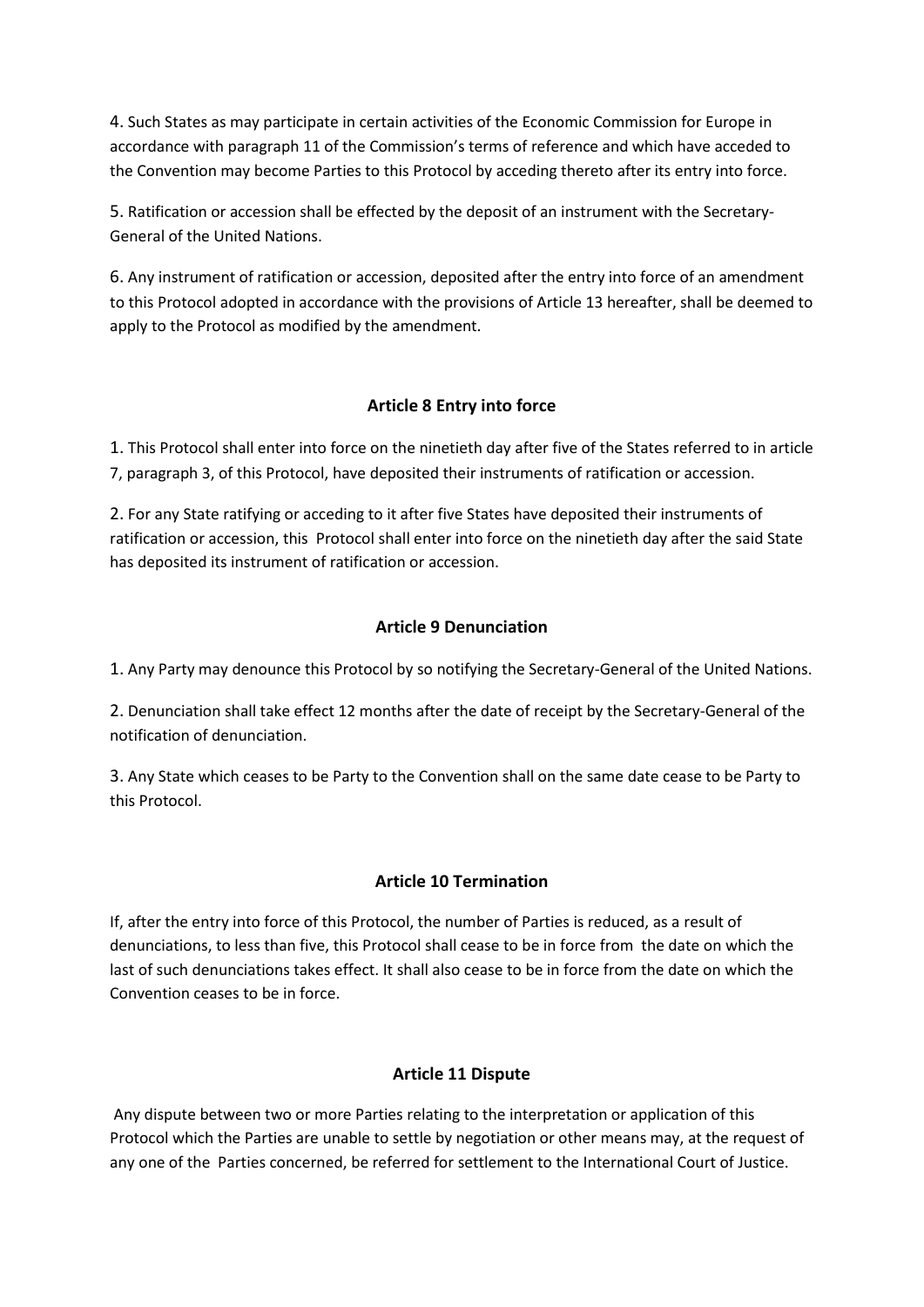### **Article 12 Reservations**

1. Any State may, at the time of signing, ratifying, or acceding to this Protocol, declare by a notification addressed to the Secretary-General of the United Nations that it does not consider itself bound by Article 11 of this Protocol. Other Parties shall not be bound by Article 11 of this Protocol in respect of any Party which has entered such a reservation.

2. The declaration referred to in paragraph 1 of this article may be withdrawn at any time by a notification addressed to the Secretary-General of the United Nations.

3. No other reservation to this Protocol shall be permitted.

### **Article 13 Amendments**

1. Once this Protocol is in force, it may be amended according to the procedure defined in this article.

2. Any proposed amendment to this Protocol presented by a Party to this Protocol shall be submitted to the Working Party on Road Transport of the United Nations Economic Commission for Europe (UNECE) for consideration and decision.

3. The Parties to this Protocol shall make all possible efforts to achieve consensus. If, despite these efforts, consensus is not reached on the proposed amendment, it shall require, as a last resort, for adoption a two-thirds majority of Parties present and voting. A proposed amendment adopted either by consensus or by a two-thirds majority of Parties shall be submitted by the secretariat of the United Nations Economic Commission for Europe to the SecretaryGeneral to be circulated for acceptance to all Parties to this Protocol, as well as to signatory States.

4. Within a period of nine months from the date on which the proposed amendment is communicated by the SecretaryGeneral, any Party may inform the SecretaryGeneral that it has an objection to the amendment proposed.

5. The proposed amendment shall be deemed to have been accepted if, by the end of the period of nine months foreseen in the preceding paragraph, no objection has been notified by a Party to this Protocol. If an objection is stated, the proposed amendment shall be of no effect.

6. In the case of a country which becomes a Contracting Party to this Protocol between the moment of notification of a proposal for amendment and the end of the nine-month period foreseen in paragraph 4 of this article, the secretariat of the Working Party on Road Transport of the Economic Commission for Europe shall notify the new State Party about the proposed amendment as soon as possible. The latter may inform the Secretary-General before the end of this period of nine months that it has an objection to the proposed amendment.

7. The Secretary-General shall notify, as soon as possible, all the Parties of objections raised in accordance with paragraphs 4 and 6 of this Article as well as of any amendment accepted according to paragraph 5 above.